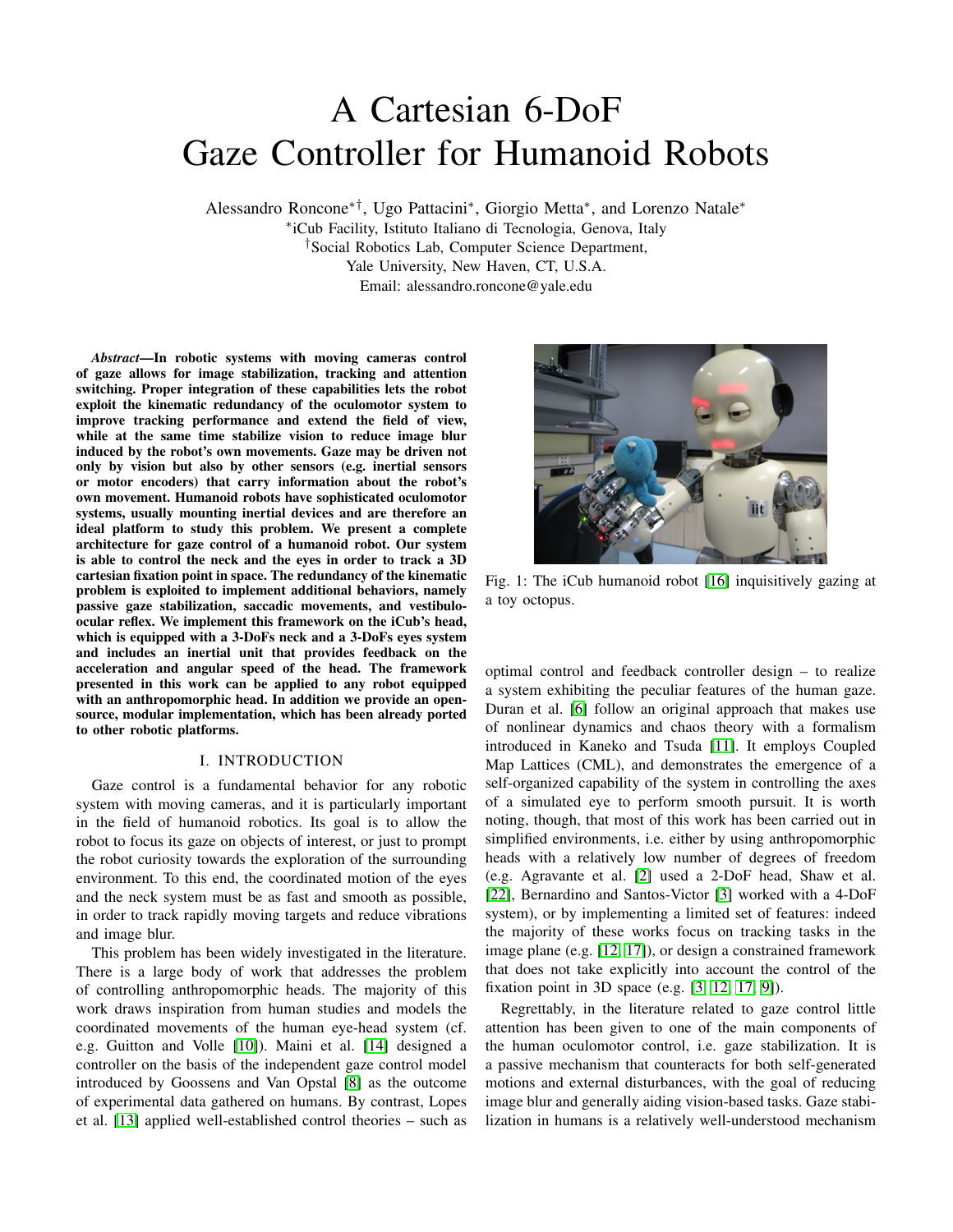[\[5\]](#page-8-11), and it has been demonstrated how its role is crucial during active gaze control tasks [\[15\]](#page-8-12). However, to date gaze controllers largely concentrate on the active component of the control loop, and no integration between these two systems has been proposed. In a previous work, a gaze stabilization framework has been implemented on the iCub humanoid robot [\[20\]](#page-8-13), and we are indeed in the position of integrating active gaze control with passive gaze stabilization.

The iCub head [\[16\]](#page-8-4) is equipped with 6-DoFs whose kinematics approaches the complexity of the human oculomotor system. For this reason it has been chosen as the testbed where to implement and validate our architecture. We focus our attention in the explicit control of the fixation point, determined as the 3D point that is fixated by both eyes of a generic binocular system. Without loss of generality, it is possible to define the fixation point as the virtual end-effector of the kinematic chain composed by the neck and the eyes. Consequently, control of the fixation point can be achieved using techniques for inverse kinematics and trajectory generation normally adopted for controlling robotic arms, e.g. [\[19\]](#page-8-14). We exploit the redundancy of the task under consideration by implementing additional capabilities to our system. To this end, we draw inspiration from the human gaze, and we enrich the system with three bio-inspired behaviors: vestibulo-ocular reflex (VOR), saccadic behavior, and gaze stabilization.

The contribution of this paper is a comprehensive architecture for controlling the fixation point of a binocular system. This architecture includes a rich set of behaviors for smooth pursuit and attention switching using open loop saccades. The system coordinates eyes and head DoFs to achieve fixation with large speed and it includes strategies for stabilization that use inertial feedback as well as feedback from joint encoders and feedforward commands. In addition, the architecture defines a generic software interface that can be implemented on different robots. The control framework is implemented and validated experimentally on the iCub platform; the software is released with an open source license for the benefit of the whole community.

#### II. METHOD

<span id="page-1-2"></span>We define the gaze control problem as the task of steering the head motors of a generic robot in order to move its fixation point toward a desired 3D position  $\hat{x}_{FP}$ . In the context of this work, we employ the iCub humanoid robot [\[16\]](#page-8-4), which is equipped with a six-degrees of freedom (DoFs) head, as depicted in Figure [2.](#page-1-0) As a consequence of this, the gaze task is inherently redundant. The goal of the controller presented in this work is to leverage on this redundancy in order to accomplish a number of corollary behaviors, which are aimed at improving the performance of the system under different scenarios. To this end, a number of additional modules have been introduced, namely a vestibulo-ocular reflex (VOR), a gaze stabilizer, and a saccadic system.

The basic skeleton of the proposed architecture is depicted in Figure [3.](#page-2-0) Given the 3D cartesian position of the target  $\hat{x}_{FP}$ , the gazing problem is decoupled into two separate tasks,

<span id="page-1-0"></span>

Fig. 2: Kinematics of the head system for the iCub humanoid robot. It is composed of a 3-DoFs neck and a 3-DoFs binocular system, for a total of 6-DoFs (depicted in red). Each of these joints is responsible for the motion of the fixation point. The Inertial Measurement Unit (IMU) is the green rectangle, whose motion is not affected by the eyes' movements.

which account for the neck and the eyes respectively. This is beneficial for the performance of the system, since the neck and the eyes exhibit different dynamics – the latter being faster than the former. The independent control of the two subsystems speeds up the convergence of the gaze toward the desired target. Further, each of these two subtasks is divided into two different stages. The first stage deals with the inverse kinematic task, i.e. finding a set of suitable joint configurations  $q_{N,E}^*$  that achieve the desired fixation point. The second module consists of a biologically inspired kinematic controller that computes the joint velocities  $\dot{q}_{N,E}^*(t)$ needed to generate a minimum-jerk, quasi-straight trajectory of the fixation point. The three secondary tasks – VOR, saccades, stabilization – are aimed at exploiting the redundancy of the problem, and complement the block diagram of Figure [3](#page-2-0) at various stages. For simplicity, they will be detailed in their respective Sections.

This Section will be divided as follows: Sections [II-A](#page-1-1) and [II-B](#page-2-1) detail the forward and inverse kinematic problem of computing the fixation point given the neck and eyes configuration of the robot (and vice-versa). Section [II-C](#page-3-0) describes the vestibulo-ocular reflex, and finally Section [II-D](#page-3-1) illustrates the control problem, that is the computation of the head velocities needed to move the fixation point to the desired target.

# <span id="page-1-1"></span>*A. Gaze Forward Kinematics*

The iCub head system is depicted in Figure [2.](#page-1-0) It is provided with a three degrees of freedom (DoFs) neck, a 3-DoFs eyes system, and two cameras, allowing for tracking and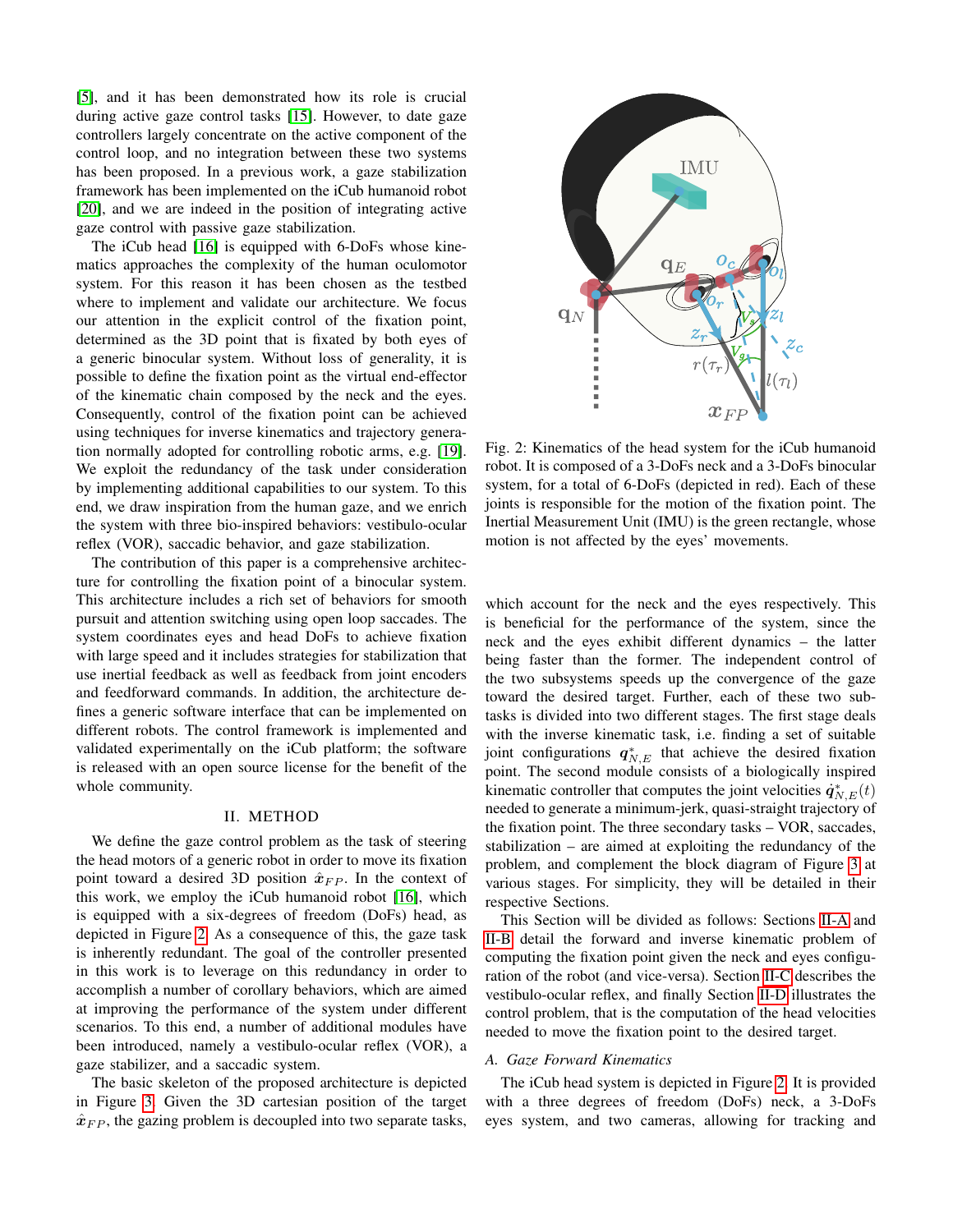<span id="page-2-0"></span>

Fig. 3: Block diagram of the presented framework. The control task is decoupled into two independent subsystems, which account for the neck and the eyes respectively. For each of them, a two-stage design (consisting of an inverse kinematic solver and a velocity controller) computes the set of joint velocities needed for moving the fixation point from its current position to the desired target.

vergence behaviors. The movement of the eyes is coupled, following an anthropomimetic arrangement. With appropriate calibration, depth information can be extracted from binocular disparity. With the exception of the eyes, it is possible to express the kinematics of the head system according to the standard Denavit-Hartenberg (DH) representation. Indeed, for what concerns the eyes, three DoFs (the tilt  $t_c$ , the version  $v_s$ and the vergence  $v_q$ ) are responsible of four coupled joints (namely the tilt and pan for the two cameras  $[t_l, p_l]^T$  and  $[t_r, p_r]^T$ ). In particular, the eyes configuration  $q_E$  is given by:

<span id="page-2-7"></span>
$$
\mathbf{q}_E = \begin{bmatrix} t_c \\ v_s \\ v_g \end{bmatrix} = \begin{bmatrix} \mathbf{t}_l = \mathbf{t}_r \\ \frac{\mathbf{p}_l + \mathbf{p}_r}{2} \\ \mathbf{p}_l - \mathbf{p}_r \end{bmatrix}, \qquad (1)
$$

which results in the inverse relations:  $t_l = t_r = t_c$ ,  $p_l =$  $v_s + v_q/2$ , and  $p_r = v_s - v_q/2$ .

We define the fixation point  $x_{FP}$  as the intersection of the lines  $l(\tau_l)$  and  $r(\tau_r)$  that originate from the left and right eyes, as described in Figure [2.](#page-1-0) The forward and differential kinematic problems for a binocular system have been addressed in related work [\[20\]](#page-8-13). Consequently, we are already provided with a suitable DH representation for the neck and eyes system, along with higher order Jacobian and Hessian matrices. Collectively, they have been implemented into an open source kinematics library called *iKin*[1](#page-2-2) .

#### <span id="page-2-1"></span>*B. Gaze Inverse Kinematics*

By resorting to the formulation provided in Pattacini et al. [\[19\]](#page-8-14), a generic inverse kinematic problem can be defined as the computation of a suitable set of joint angles  $q^* \in \mathbb{R}^n$ 

such that the end effector reaches a desired position  $\hat{x} \in \mathbb{R}^m$ . Further,  $q^*$  has to usually satisfy a number of constraints (e.g. joint limits), expressed as a set of inequalities. In its simplest formulation, the problem can be stated as follows:

<span id="page-2-3"></span>
$$
q^* = \arg\min_{\boldsymbol{q}\in\mathbb{R}^n} \left\|\hat{\boldsymbol{x}} - K_{FP}(\boldsymbol{q})\right\|^2
$$
\ns.t. 
$$
\left\{\boldsymbol{q}_l < \boldsymbol{q} < \boldsymbol{q}_u\right\} \tag{2}
$$

where  $K_{FP}(q)$  is the forward kinematic function, and  $q_l$ and  $q_u$  are the joints' lower and upper limits. For the gaze problem, the input space is  $n = 6$  (equal to the number of DoFs at the neck  $+$  eyes plant), whereas the output space is  $m = 3$  (i.e. the desired fixation point is simply defined as a 3D position). Hence, the optimization problem is intrinsically redundant. As detailed in Section [II,](#page-1-2) Eq. [2](#page-2-3) has been divided in two independent subproblems that solve the task for the head and the eyes subsystems, as described in the following Sections.

<span id="page-2-6"></span>*1) Neck Solver:* The neck solver is tasked with redirecting the robot's forehead toward the target fixation point. To this end, it is convenient to consider the line  $z_c(\mathbf{q}_N)$  that originates at the virtual point  $O_c$  placed at the midpoint of the baseline that connects the two eyes, and orthogonal to it, as depicted in Fig. [2.](#page-1-0) The point  $O_c$  is given by:

<span id="page-2-4"></span>
$$
O_c = \frac{O_l + O_r}{2}.\tag{3}
$$

Under this condition, the inverse kinematic problem can be defined as finding the neck configuration  $q_N^*$  that minimizes the following cost function:

$$
q_N^* = \arg\min_{\mathbf{q}_N \in \mathbb{R}^3} \left\{ \cos(\theta) \right\} =
$$
  
= 
$$
\arg\min_{\mathbf{q}_N \in \mathbb{R}^3} \left\{ \frac{z_c(\mathbf{q}_N) \cdot (O_c - \hat{\mathbf{x}}_{FP})}{\|O_c - \hat{\mathbf{x}}_{FP}\|} \right\}
$$
,  
s.t. 
$$
\left\{ q_l < \mathbf{q}_N < \mathbf{q}_u \right\} \tag{4}
$$

where  $\theta$  is the angle between the unitary axis  $z_c(\mathbf{q}_N)$  and the vector  $O_c-\hat{x}_{FP}$  that goes from the desired fixation point to the forehead. By minimizing its cosine, the resulting configuration at the neck joints will keep these two vectors anti-parallel, thus achieving the desired goal. Eq. [4](#page-2-4) is characterized by an input space dimensionality of 3 (equal to the DoFs at the neck), and an output space dimensionality of 2, since the optimization problem concerns the goal of aligning two vectors into the 3D space. The task is therefore redundant. In order for the inverse kinematic solver to exploit the available redundancy, Eq. [4](#page-2-4) has been transformed into the following, without loss of generality:

<span id="page-2-5"></span>
$$
q_N^* = \arg\min_{\boldsymbol{q}_N \in \mathbb{R}^n} \left\| \hat{\boldsymbol{q}_N} - \boldsymbol{q}_N \right\|^2
$$
  
s.t. 
$$
\begin{cases} \cos(\theta) < -1 + \epsilon \\ q_l < q_N < q_u \end{cases}
$$
, (5)

<span id="page-2-2"></span><sup>&</sup>lt;sup>1</sup> The *iKin* library, originally developed in [\[18\]](#page-8-15), is available in the iCub software repository at [http://wiki.icub.org/iCub/main/](http://wiki.icub.org/iCub/main/dox/html/group__iKin.html) [dox/html/group\\_\\_iKin.html](http://wiki.icub.org/iCub/main/dox/html/group__iKin.html)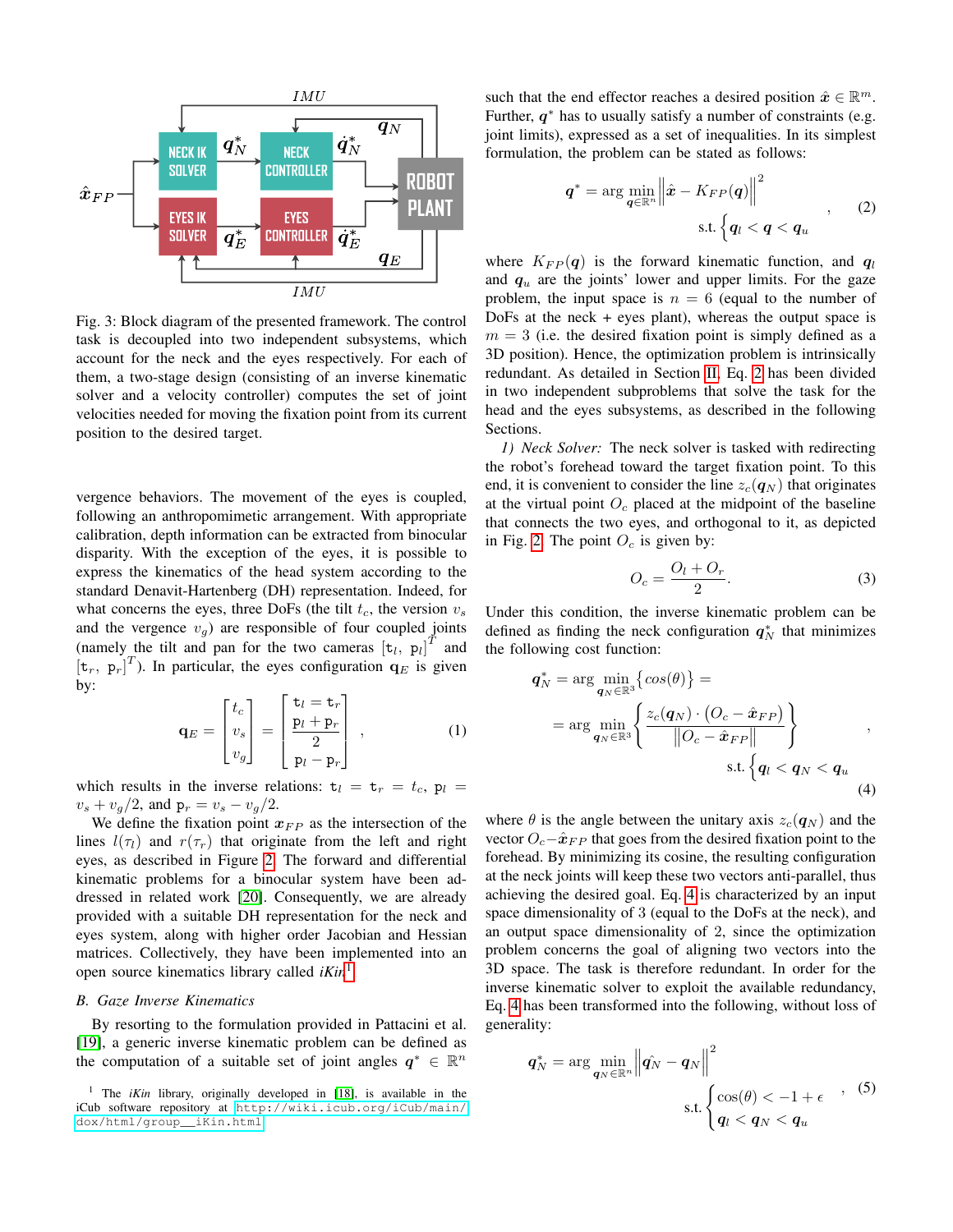with  $\epsilon$  an arbitrary small number (we chose it to be in the range  $[10^{-5}, 10^{-4}]$ ). Equation [5](#page-2-5) wraps the minimization criterion defined by Eq. [4](#page-2-4) as a nonlinear constraint and introduces a new minimization task that accounts for the distance of the solved configuration from a set of desired neck joints values  $q_N$ . A constraint has higher priority than the objective function and thus plays the role of a primary task: this entails that the objective function is minimized only after all the given constraints are satisfied, if possible. We choose the resting configuration  $\hat{q_N}$  in order to maintain the head posture vertical with respect to the gravity as much as possible, as in Milighetti et al. [\[17\]](#page-8-9). To this end,  $\hat{q_N}$  is determined at run-time according to the current output of the accelerometer sensor built into the inertial measurement unit (cf. Figure [2\)](#page-1-0). Through the inertial sensor readouts and the forward kinematics library (*iKin*, cf. Section [II-A\)](#page-1-1)), the gravity vector can be expressed in the head reference frame, and the desired resting configuration can be adequately modified to compensate movement of the other joints of the body (i.e. the torso or in general the whole-body). This is beneficial in many practical situations when the robot executes tasks that require visual input and we want the head to remain stable with respect to the direction of gravity (i.e. during locomotion or whole-body movements).

<span id="page-3-3"></span>*2) The Eyes Solver:* It is possible to specialize Eq. [2](#page-2-3) for the eyes plant as follows:

$$
q_E^* = \arg\min_{\boldsymbol{q}_E \in \mathbb{R}^n} \left\| \hat{\boldsymbol{x}}_{FP} - K_{FP}(\boldsymbol{q}_E) \right\|^2, \qquad (6)
$$
  
s.t. 
$$
\left\{ q_l < q_E < q_u \right\}
$$

where  $K_{FP}$  computes here the 3D position of the fixation point considering only  $q_E$  as independent variables. This task does not allow any redundancy and for this reason it is sufficient to solve it resorting to the inverse Jacobian algorithm, i.e.:

<span id="page-3-2"></span>
$$
\dot{\boldsymbol{q}_E} = G \cdot J^{-1} \cdot \left[ \hat{\boldsymbol{x}}_{FP} - K_{FP}(\boldsymbol{q}_E) \right],\tag{7}
$$

where  $J^{-1}$  is the inverse of the Jacobian of the gaze forward function (cf. Section [II-A\)](#page-1-1), and  $G$  is a suitable gain. For geometrical reasons, the columns of the  $[3 \times 3]$  matrix J are always linearly independent due to the kinematics of a binocular system, hence the Jacobian is always full rank and thus invertible. Equation [7](#page-3-2) is solved via iterative time-discrete methods, whose convergence rate is quick thanks to the low dimensionality of the search space. It is therefore possible to obtain the reference trajectory as it evolves over time to be tracked by the second-stage eyes' controller depicted in Fig. [3.](#page-2-0)

#### <span id="page-3-0"></span>*C. The Vestibulo-Ocular Reflex (VOR)*

Eq. [7](#page-3-2) can be adapted to incorporate a term  $\dot{q}_c$  that accounts for the counter-rotation required to compensate for head movements. The complete formulation is thus the following:

<span id="page-3-5"></span>
$$
\dot{\boldsymbol{q}_E} = G \cdot J^{-1} \cdot \left[ \hat{\boldsymbol{x}}_{FP} - K_{FP}(\boldsymbol{q}_E) \right] - \dot{\boldsymbol{q}}_c. \tag{8}
$$

<span id="page-3-4"></span>

Fig. 4: Two identical (albeit independent) controllers have been developed for the neck and eyes systems. They take into account the desired joint configuration for either the neck or the eyes subsystems, and thanks to a minimum-jerk Laplace transfer function (Eq. [9\)](#page-4-0), they output a smooth, minimumjerk velocity trajectory in the joint space, that can be directly tracked by the low-level motor controllers of the robot.

The component  $\dot{q}_c$  is obtained from the velocity of the fixation point  $\dot{x}_{FP}$ . To this end, we are currently employing two techniques for the computation of  $\dot{x}_{FP}$ :

- 1) a cartesian implementation of the vestibulo-ocular reflex (VOR), which is a crucial element in the human eyehand coordination mechanisms (see e.g. Rosander and von Hofsten [\[21\]](#page-8-16)). It can be implemented by means of the gyroscope output  $\boldsymbol{\omega}_{IMU} = [\omega_x, \omega_y, \omega_z]^T$  provided by the inertial measurement unit (IMU), which moves jointly with the head;
- 2) alternatively, the velocity of the fixation point can be computed thanks to the kinematic feed-forward function of the torso and head system.

The counter-rotation vector  $\dot{q}_c$  is then computed from  $\dot{x}_{FP}$ by means of the standard differential kinematics methods available in the *iKin* library (cf. Section [II-A\)](#page-1-1).

#### <span id="page-3-1"></span>*D. Control Problem*

*1) Neck and Eyes Controller:* With reference to Figure [3,](#page-2-0) after the inverse kinematic step (described in Section [II-B\)](#page-2-1), the desired neck and eyes configurations are then passed to the second-stage controllers. These controllers are in charge of computing velocity profiles to command the motors, given the desired attractor point in the neck configuration space (Section [II-B1\)](#page-2-6), and the reference trajectory in the eyes space (Section [II-B2\)](#page-3-3). To realize the controllers we reuse the design proposed in Pattacini et al. [\[19\]](#page-8-14), where a linear time-invariant (LTI) system is employed to best approximate the timevarying (LTV) feedback implementation of the minimum-jerk trajectory generator. The underlying rationale is that numerous neurophysiological findings (e.g. Abend et al. [\[1\]](#page-7-2), Flash and Hogan [\[7\]](#page-8-17)) indicate that human movements can be essentially described by means of the so-called minimum-jerk model, which captures the property of the human limbs of moving with symmetric bell-shaped velocity profiles, characterized by a smooth onset as well as a gentle ending part of the trajectory while approaching the set-point. Thereby, the controllers' Laplace transfer function, which applies to all the six head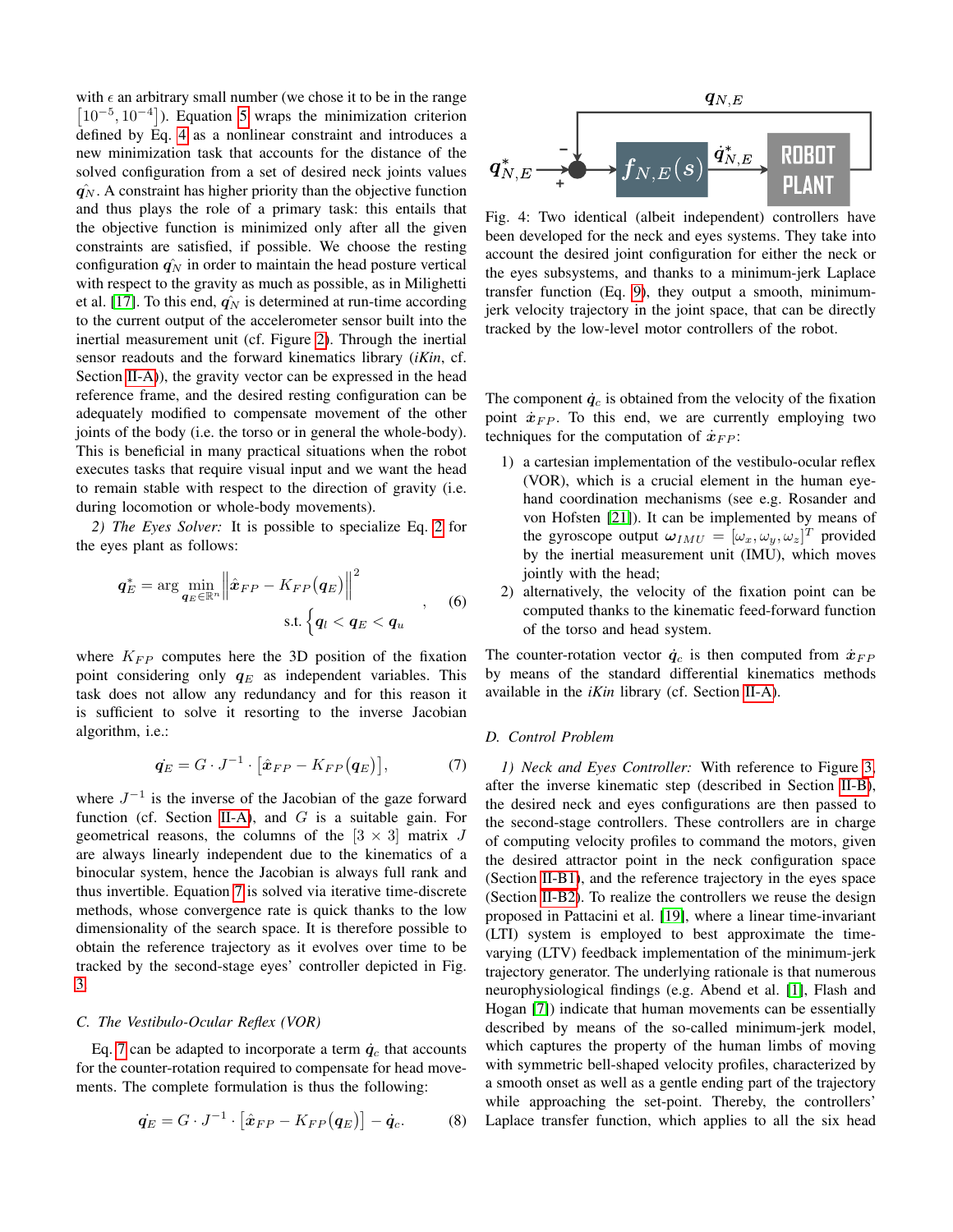joints independently, is the following:

$$
\frac{\dot{q}_{N,E}}{q_{N,E}^* - q_{N,E}} = \frac{a/T_{N,E}}{s^2 + (c/T_{N,E}^3) \cdot s + b/T_{N,E}^2},\qquad(9)
$$

where the coefficients are chosen as in [\[19\]](#page-8-14) to be  $a \approx$  $151, b \approx 85, c \approx 16$ , and  $T_N$  and  $T_E$  specify the pointto-point execution time for the neck and the eyes joints, respectively. In general,  $T_E$  is lower than  $T_N$ ; we use as default values  $T_N = 0.75$  s and  $T_E = 0.25$  s, although they can be conveniently tuned to meet particular requirements. As sketched in Figure [4,](#page-3-4) Equation [9](#page-4-0) provides the desired bellshaped velocity profiles (three velocities  $\dot{q}_N$  for the neck and three velocities  $\dot{q}_E$  for the eyes) to command the joints, given the error in the configuration space between the reference  $q_{N,E}^*$  and the current joint position  $q_{N,E}$ . While the attractor points  $q_N^*$  are directly computed by the neck's solver, we have to integrate the reference velocity resulting from Equation [8](#page-3-5) to obtain the equivalent set-points  $q_E^*$  for the eyes joints. Remarkably, the reference velocities generated via Equation [8](#page-3-5) have exponential profiles, characterized by highly asymmetric bell shapes with snap onset and slower decay toward the target. Therefore, they could be fed straight to the motors for direct control purposes, hence bypassing the integration step so as the LTI block described above, but would produce movements significantly different from those observed in humans, which are instead minimum-jerk. Further, this difference appears more prominent when slower movements of the eyes are requested (i.e. higher  $T_E$ ). We refer the reader to the experimental evaluation detailed in Pattacini et al. [\[19\]](#page-8-14) for deeper insights on the comparison between exponential and minimum-jerk trajectories.

<span id="page-4-4"></span>*2) Gaze Control in presence of inertial stabilization:* Gaze stabilization has the goal of maintaining the vision system during locomotion or generic whole body control as steady as possible. Related work has recently presented a gaze stabilization system which takes advantage of the inertial feedback coming from the IMU sensor [\[20\]](#page-8-13). In this paper we describe its integration in the proposed control architecture. Figure [5](#page-4-1) depicts the stabilization system and how it interacts with the neck subsystem (solver and controller) detailed in Figure [3.](#page-2-0) The gaze stabilizer in this case actuates only the motors of the neck, since for the eyes a vestibulo-ocular reflex has been implemented differently (cf. Section [II-C\)](#page-3-0).

The stabilization is achieved by means of a closed-loop velocity control stage which uses the movement of the head as it is sensed by the inertial unit. The stabilization commands are computed as the neck motor commands  $\dot{q}_N$  that compensate for this movement. The gyroscope measurements coming from the inertial sensor are first projected on the reference frame of the fixation point; this quantity  $(\dot{x}_{FP})$  is then reprojected on the neck joints using inverse kinematics to compute the stabilization command. It is important to notice that this part of the control is open-loop and it is composed only of algebraic conversions.

The design of the system detailed in Figure [5](#page-4-1) envisages the identification of the plant (robot plus IMU) with a PID

<span id="page-4-1"></span><span id="page-4-0"></span>

Fig. 5: Block diagram of the neck stabilization system integrated into the gaze control loop. The neck velocities  $\dot{q}_N^*$ computed by the neck controller are combined with the velocities needed by the system to keep the fixation point as stable as possible.

<span id="page-4-2"></span>

Fig. 6: Block diagram of the controller in presence of saccadic behavior. Upon user request, and according to various contextual parameters, a geometric inverse kinematic is tasked with generating feedforward eyes configurations able to reach the target fixation point as much as possible.

controller. The design of the discrete PID controller (running at a frequency of 100 Hz) has the objective to minimize the response time of the plant when it undergoes an input stepwise load disturbance. After the identification and tuning stage, a simple integral controller has been found to be sufficient.

The stabilization module is integrated into the main control architecture by means of a classic cascade control system. The outer loop (Fig. [3\)](#page-2-0) is tasked with actively controlling the position of the fixation point with minimum-jerk trajectories, whereas the inner loop in Figure [5](#page-4-1) allows the system to effectively maintain the reference velocities even when the plant is subject to external disturbance.

<span id="page-4-3"></span>*3) Saccadic behavior:* Saccadic behavior is crucial for the gazing in humans and higher level animals. It is a quick feedforward command that exploits the fast dynamics of the eyes system in order to efficiently foveate a visual target. A saccadic movement is normally followed by the movement of the head towards the target. This movement allows centering the eyes with respect to the head while maintaining fixation on the target. To maintain fixation, the eyes are controlled by the vestibular input to counter rotate and compensate the movement induced by the head.

In this work, saccades are achieved by means of an inverse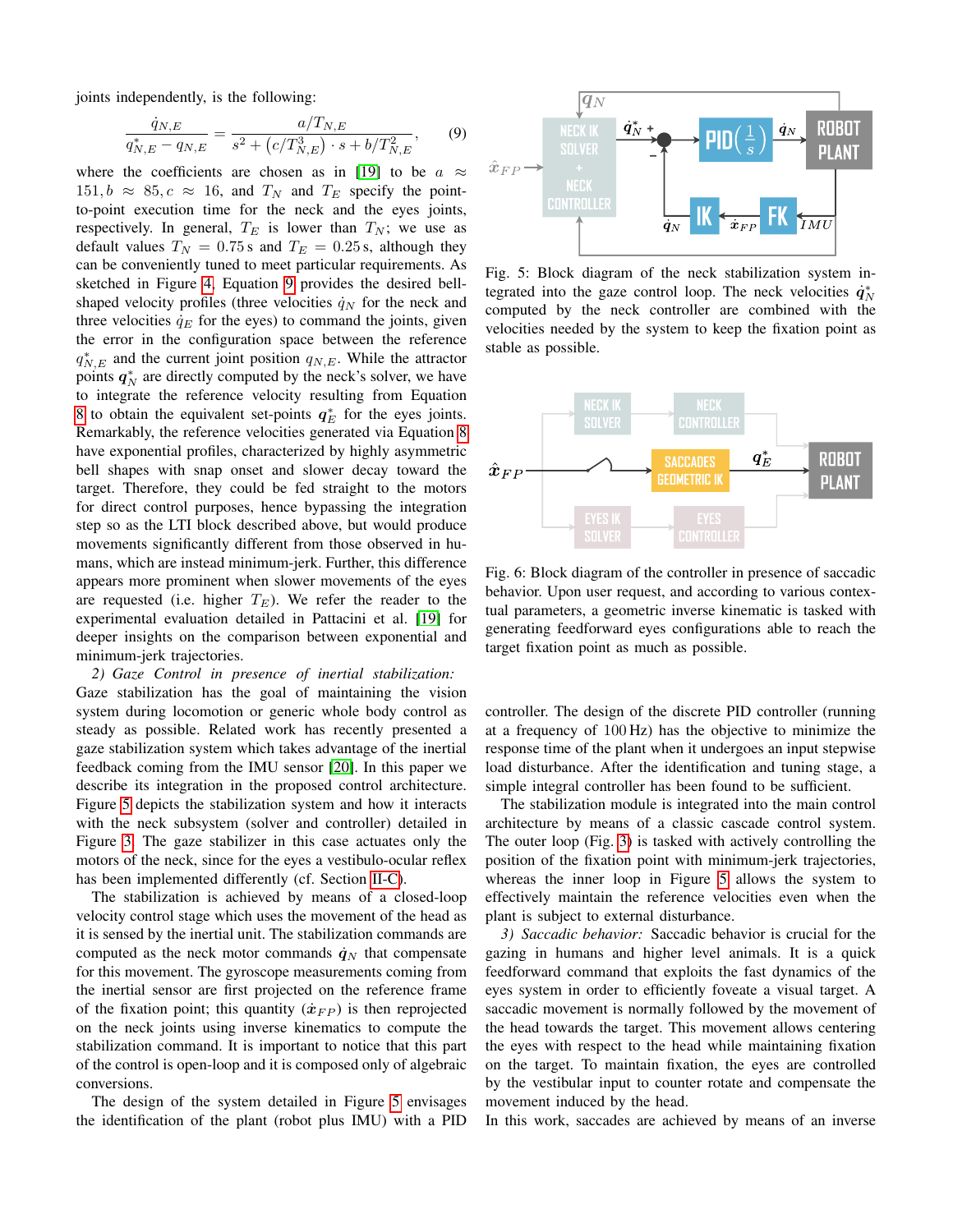kinematics block, as described in Figure [6.](#page-4-2) It shortcuts the gaze controllers and directly computes the eyes configuration  $q_E$  needed to fixate the desired point. Using the *iKin* kinematic library, it is possible to express the fixation point  $\hat{x}_{FP}$  into a convenient reference frame centered in the virtual point  $O<sub>c</sub>$ mentioned in Section [II-B,](#page-2-1) whose z−axis is normal to the robot's forehead (cf. Figure [2\)](#page-1-0). The desired eyes' tilt and version angles are then computed by expressing the transformed fixation point  $\hat{\mathbf{x}}'_{FP}$  into spherical coordinates  $[\theta, \varphi]$ :

$$
t_c = \theta = \arctan\left(\frac{\hat{x}_{FP,y}'}{\hat{x}_{FP,z}'}\right)
$$
  

$$
v_s = \varphi = \arctan\left(\frac{\hat{x}_{FP,z}'}{\hat{x}_{FP,z}'}\right)
$$
 (10)

The vergence  $v_g$  can be estimated in open loop by means of geometrical computations. We first apply as further transformation to  $\hat{\mathbf{x}}'_{FP}$  the rotation given by the predicted tilt  $t_c$ , resulting in  $\hat{\mathbf{x}}_{FP}$ . In this way, we are in the condition of estimating the vergence as  $p_l - p_r$  (see Equation [1\)](#page-2-7), where the two components  $p_l$  and  $p_r$  can be still retrieved using trigonometric functions. For example, in case  $\hat{x}^{\prime\prime}_{FP,x}$  is greater than  $b/2$ , with b representing the length of the eyes baseline (i.e. the robot is looking rightward), we have:

$$
p_l = \frac{\pi}{2} - \arctan\left(\frac{\hat{x}_{FP,z}^{\prime\prime}}{\hat{x}_{FP,x}^{\prime\prime} + b/2}\right)
$$

$$
p_r = \frac{\pi}{2} - \arctan\left(\frac{\hat{x}_{FP,z}^{\prime\prime}}{\hat{x}_{FP,x}^{\prime\prime} - b/2}\right)
$$
(11)

This approximation of the final vergence serves to provide only a initial coarse hint (feed-forward term) where to foveate. At the end of the motion, the vergence will converge onto the target anyway, thanks to the eyes' configuration provided by Equation [7](#page-3-2) combined with the closed loop control described in Section [II-D.](#page-3-1)

### III. EXPERIMENTAL RESULTS

The control architecture described in Section [II](#page-1-2) has been implemented and released under the GPL open source license. As such, it is freely accessible on GitHub<sup>[2](#page-5-0)</sup>. It is developed for the iCub humanoid robot, and it is readily available for any iCub robot. Nonetheless, the architecture is generically applicable to any humanoid head, and the code has been designed to be modular and easy to adapt to any other robotic platform (provided that a suitable kinematic representation is available)<sup>[3](#page-5-1)</sup>.

Particular attention has been given to the design of the software interface that is exposed to the user. For example, the desired target can be sent to the controller in different formats (e.g. either the 3D cartesian point to look at or a triangulation of the target coordinates in both the left and the right image frames). A configuration interface allows the user to tune the internal parameters of the Gaze Controller for a finer control of the software (e.g. enabling/disabling saccadic movements [Section [II-D3\]](#page-4-3), triggering the neck stabilization [Section [II-D2\]](#page-4-4), tuning the execution time for the neck and eyes controllers [Equation [9\]](#page-4-0), and so on).

In the following Sections, experimental results on the iCub humanoid robot are reported. Please refer to the accompanying video for an overview of the experiments (full resolution available at <https://youtu.be/I4ZKfAvs1y0>). To validate the proposed architecture, we set up four experiments. The convergence of the system while tracking a moving 3D target is shown in Section [III-A,](#page-5-2) while a comparison between the Gaze Controller with human gaze shifts is analyzed in Section [III-B.](#page-5-3) Section [III-C](#page-6-0) details the behavior of the Gaze Controller during saccadic behavior, as well as a comparison with human gaze shifts. Finally, Section [III-D](#page-6-1) showcases the improvement of the overall performance of the system when gaze stabilization is triggered. For the purposes of this work, we have developed an independent software module (hereinafter referred as Gaze Tester, or GT), with the goal of streamlining the tests described in the following sections. It interfaces with the proposed Gaze Controller (GC) and is capable of creating repeatable position profiles in the 3D cartesian space of the robot upon user request.

#### <span id="page-5-2"></span>*A. Tracking of a moving 3D Target*

The first case study accounts for of how well the Gaze Controller presented in this work performs tracking of a moving cartesian target on the real robot. To this end, we have created a number of circular trajectories into the 3D cartesian space of the robot, with varying values of speed, radius, and orientation. The 3D position profile generated by the testing module is directly fed to the Gaze Controller. By referring to the two experiments detailed Figure [7,](#page-6-2) the Gaze Controller is able to consistently track the circular trajectory with an average tracking error and delay of [1.3 cm, 90 ms] for the first scenario, and [1.4 cm, 40 ms] for the second circular profile.

# <span id="page-5-3"></span>*B. Qualitative comparison with human gaze velocity profiles*

The velocity profiles of the head and eyes joints of the Gaze Controller are similar to the ones observed in human subjects. Figure [8](#page-6-3) qualitatively compares the velocity profiles of the robot and those of a typical gaze shift in healthy human subjects. In both cases, the faster dynamics of the eyes let the subject rapidly catch the target; after a while, the neck starts moving toward the fixation target, while the VOR reflex occurring at the eyes maintain the fixation point on the target by compensating the neck movements.

It is worth noting that the controller proposed in this work does not attempt to model a specific brain network, nor to replicate biological data. Rather, the design choices described in Section [II](#page-1-2) (and in particular the possibility to tune most of

<span id="page-5-0"></span><sup>2</sup> See <https://github.com/robotology/icub-main> for the source code; a comprehensive documentation and tutorials are available at [http://wiki.icub.org/iCub/main/dox/html/](http://wiki.icub.org/iCub/main/dox/html/icub_gaze_interface.html) [icub\\_gaze\\_interface.html](http://wiki.icub.org/iCub/main/dox/html/icub_gaze_interface.html)

<span id="page-5-1"></span><sup>&</sup>lt;sup>3</sup> In this regard, a porting onto the 6-DoF head of the Vizzy robot has been already carried out (cf. [http://mediawiki.isr.ist.utl.pt/](http://mediawiki.isr.ist.utl.pt/wiki/Vizzy_Cartesian_Interface) [wiki/Vizzy\\_Cartesian\\_Interface](http://mediawiki.isr.ist.utl.pt/wiki/Vizzy_Cartesian_Interface)).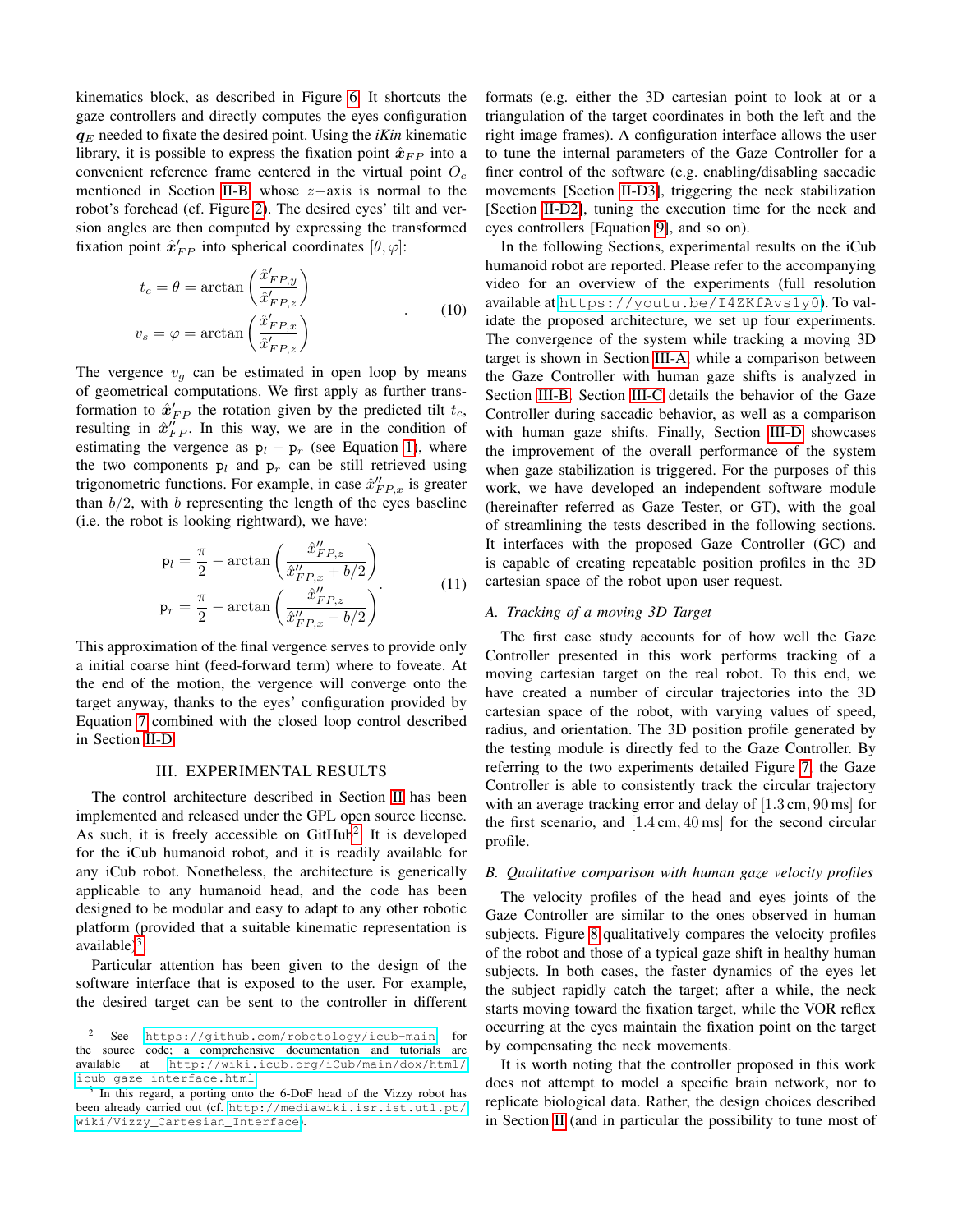<span id="page-6-2"></span>

Fig. 7: Gaze Controller (with default settings for  $T_N$  and  $T_E$ ) in presence of a 3D moving target. The graphs show two different circular trajectories in the cartesian space, with varying speed  $(15 \text{ cm/s}$  and  $10 \text{ cm/s}$ , radius  $(0.3 \text{ m}$  and  $0.25 \text{ m}$ ), and orientation in spherical coordinates (equal to  $[20.0^{\circ}, 70.0^{\circ}]$  and [50.0°, 90.0°] respectively). The dashed lines are the reference trajectories requested by the GazeTester, respectively the  $x, y$ and  $z$  coordinates of the target fixation point over the time. The solid lines represent the behavior of the output trajectory computed by the Gaze Controller.

<span id="page-6-3"></span>

Fig. 8: Qualitative comparison between a gaze shift performed by the Gaze Controller on the iCub robot (left,  $T_N = 1.0$  s,  $T_E = 0.6$  s), and a typical gaze shift in healthy human subjects (right, from Sohrab et al. [\[23\]](#page-8-18)). The faster dynamics of the eyes system lets the subject quickly shift its gazing toward a target in the image plane. In both the graphs, angular displacements of the head, the eye system, and the gaze are shown with respect to time.

the system parameters) ease off the process of adapting the GC according to the user's needs. In this context, the similarity between gaze shifts performed by the Gaze Controller and those executed by human subjects effectively helps in the context of human-robot interaction. The head and eye movements are a highly communicative part of the human body, and endowing a robotic system with similar behaviors equips the robot with higher predictability and better integration with the human collaborator. The effectiveness of the proposed control framework in signaling non-verbal cues during humanrobot interaction has been analyzed in related work [\[4\]](#page-7-3). They demonstrated how naive human subjects are sensitive to gaze in the context of cooperative tasks, effectively improving their performance if a meaningful gazing information from the robot is provided.

#### <span id="page-6-0"></span>*C. Saccadic movements for gaze shifts in the periphery*

The third experiment is an analysis of how the Gaze Controller performs if significant gaze shifts are requested. As detailed in Section [II-D3,](#page-4-3) one of the main components involved in human gaze shifts is the exploitation of the faster dynamics of the eyes system with respect to the neck complex in order to achieve quick foveation on a target. In order to test this behavior, we set up an experiment similar to Section [III-A,](#page-5-2) with circular trajectories sent to the Gaze Controller. At random points in time, the Gaze Tester asks for a 180° shift in the trajectory, effectively rupturing the smooth pursuit capabilities of the GC. Consequently, the Gaze Controller is tasked with efficiently tracking a step profile. Figure [9](#page-7-4) shows how the solvers and the controllers successfully cope with this scenario. Even when the requested trajectory (dashed lines in Figure) is abruptly changed, the open-loop, quick response of the saccadic module lets the controller keep up with the input signal with minimum delay (30 ms) and negligible tracking error (3.3 cm on average, which reduces to 1.8 cm after the 100 ms transient of the saccadic response is finished).

## <span id="page-6-1"></span>*D. Gaze controller in presence of gaze stabilization*

In the last experiment, the stabilization capabilities of the Gaze Controller are tested. The iCub has to track a circular 3D trajectory (similarly to Experiment [III-A\)](#page-5-2) while the experimenter is perturbing the robot by manually moving the torso joints. As such, this experiment provides only a qualitative assessment of the contribution the gaze stabilization brings to the performance of the system. We devise three different scenario: i) a *baseline*, in which the robot is tracking the 3D trajectory without any disturbance; ii) a *no stabilization* stage, in which the user perturbs the system but no stabilization is put in place; iii) a *stabilization* scenario, where the motion inducted by the experimenter are counter-balanced by the stabilization system detailed in Section [II-D2.](#page-4-4) Figure [10](#page-7-5) compares the tracking error of the controller during the three experimental scenarios. In order to isolate the contribution of the neck stabilization from the eyes system, the tracking error has been defined as the error exhibited by the neck subsystem in solving the inverse kinematic task of Equation [5,](#page-2-5) i.e. the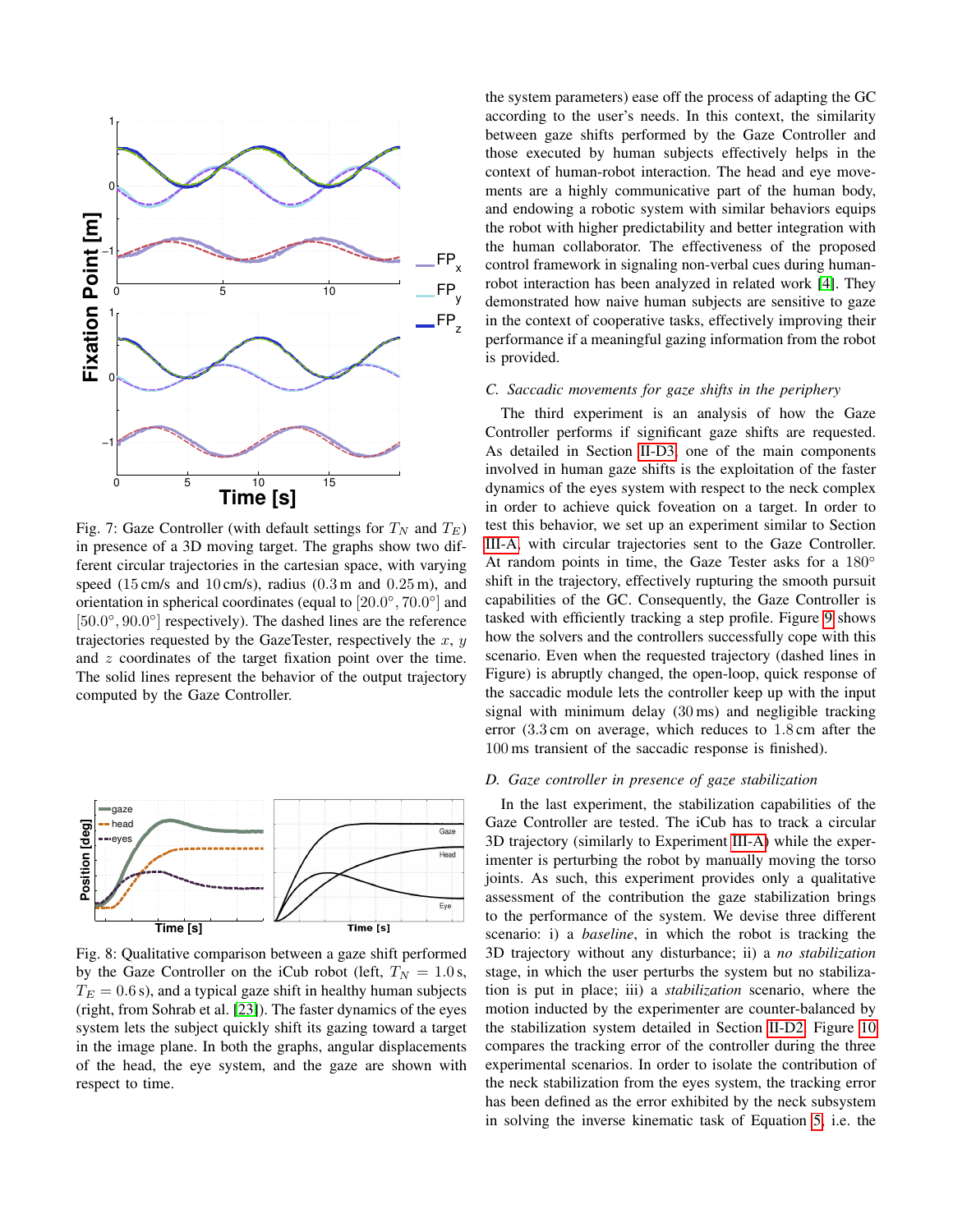<span id="page-7-4"></span>

Fig. 9: Gaze Controller with saccadic behavior enabled (and default values for  $T_N$  and  $T_E$ ). When abrupt changes in the desired fixation point are requested, the saccades are able to quickly converge onto the target. Please refer to Figure [7](#page-6-2) for a description of the plot. The three coordinates have been equally spaced along the ordinate axis in order to facilitate the interpretation of the plot.

<span id="page-7-5"></span>

Fig. 10: Neck tracking error of the Gaze Controller with gaze stabilization enabled, expressed as displacement between the target fixation point  $\hat{x}_{FP}$  and the axis  $z_c$  centered in the midpoint  $O_c$  (cf. Figure [2\)](#page-1-0).  $T_N$  and  $T_E$  are set to their default values for all the three experimental scenarios – *baseline*, *no stabilization*, *stabilization*.

euclidean distance between the target fixation point  $\hat{x}_{FP}$  and the axis  $z_c$  centered in the midpoint  $O_c$  (cf. Figure [2\)](#page-1-0). As it is possible to deduce from Figure [10,](#page-7-5) there is a non-zero tracking error even during the baseline experiment – equal to 2.2 cm on average. This is either due to the kinematic unattainability of the task described by Equation [5,](#page-2-5) or to the delay exhibited by the neck in following the trajectory<sup>[4](#page-7-6)</sup>. Most notably, when a perturbation is present without stabilization (*no stabilization* scenario), the tracking error is considerably higher (in this case, the average tracking error is equal to 3.5 cm). Further, it is evident how the stabilization module significantly improves the tracking error, with an average value of  $1.9 \text{ cm}$  – lower than the baseline. This – albeit small – improvement with respect to the baseline is due to the fact that by closing the

<span id="page-7-6"></span><sup>4</sup> For both cases, in a standard scenario the eyes subsystem is tasked with overcoming the tracking error occurring at the neck (not shown in Figure [10\)](#page-7-5).

loop with the signal provided by the IMU the controller is able to intrinsically compensate for the component of the tracking error due to the low level PIDs implemented in the robot's motor interfaces.

## IV. CONCLUSIONS AND FUTURE WORK

In this work, we presented a complete gaze control architecture for a humanoid robot. With respect to the state of the art, the proposed solution is able to explicitly control the 3D fixation point of a generic binocular head system. The proposed control framework is able to generate biologically-inspired, minimum-jerk trajectories with quasi-straight convergence on target. Additionally, we focused on the exploitation of the redundancy of the kinematic problem by adding a number of secondary tasks, i.e. gaze stabilization, vestibulo-ocular reflex, and saccadic behavior.

Our experiments demonstrate the capabilities of the system in handling different types of tasks. The Gaze Controller presented in this paper is able to successfully execute smooth pursuit behaviors and tracking of 3D points in space. Importantly, the additional capabilities added to the system proved to be advantageous under various circumstances. The saccadic behavior is able to quickly move the eyes toward the target when large gaze shifts are requested, whereas the vestibulo-ocular reflex uses the gyroscope readouts in order to compensate the neck movements, effectively maintaining the fixation point on target. Finally, the gaze stabilization system utilizes the feedback from the inertial measurement unit in order to reduce image blur both when the robot is subject to external disturbances, and during active gaze control.

#### V. ACKNOWLEDGMENTS

This work was supported by the European Project [KoroiBot](http://orb.iwr.uni-heidelberg.de/koroibot/) (FP7-ICT-611909).

#### **REFERENCES**

- <span id="page-7-2"></span>[1] W. Abend, E. Bizzi, and P. Morasso. [Human arm](http://dx.doi.org/10.1093/brain/105.2.331) [trajectory formation.](http://dx.doi.org/10.1093/brain/105.2.331) *Brain*, 105(2):331–348, 1982. doi: dx.doi.org/10.1093/brain/105.2.331.
- <span id="page-7-0"></span>[2] D.J. Agravante, J. Pages, and F. Chaumette. [Visual](http://ieeexplore.ieee.org/xpls/abs_all.jsp?arnumber=6631328&tag=1) [servoing for the REEM humanoid robot's upper body.](http://ieeexplore.ieee.org/xpls/abs_all.jsp?arnumber=6631328&tag=1) In *Robotics and Automation (ICRA), 2013 IEEE International Conference on*, pages 5253–5258, May 2013. doi: 10.1109/ICRA.2013.6631328.
- <span id="page-7-1"></span>[3] A. Bernardino and J. Santos-Victor. [Binocular tracking:](http://ieeexplore.ieee.org/xpls/abs_all.jsp?arnumber=817671) [integrating perception and control.](http://ieeexplore.ieee.org/xpls/abs_all.jsp?arnumber=817671) *Robotics and Automation, IEEE Transactions on*, 15(6):1080–1094, Dec 1999. doi: 10.1109/70.817671.
- <span id="page-7-3"></span>[4] Jean David Boucher, Ugo Pattacini, Amelie Lelong, Gerard Bailly, Frederic Elisei, Sascha Fagel, Peter F Dominey, and Jocelyne Ventre-Dominey. [I Reach Faster](http://www.ncbi.nlm.nih.gov/pubmed/22563315) [When I See You Look: Gaze Effects in Human-Human](http://www.ncbi.nlm.nih.gov/pubmed/22563315) [and Human-Robot Face-to-Face Cooperation.](http://www.ncbi.nlm.nih.gov/pubmed/22563315) *Frontiers in Neurorobotics*, 6(3), 2012. doi: 10.3389/fnbot.2012. 00003.